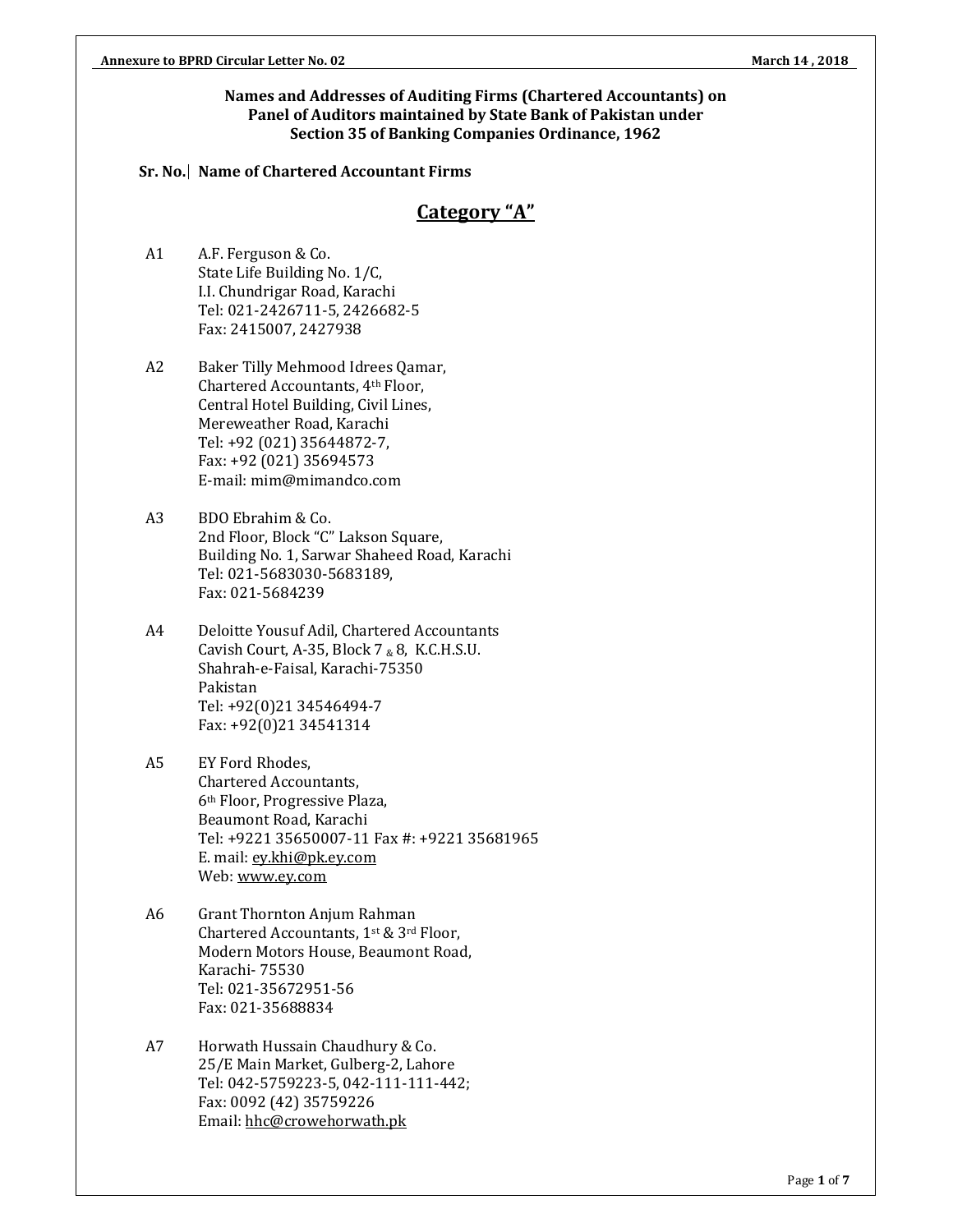- A8 Ilyas Saeed & Co. A-4 Sea Breeze Homes, Shershah Block, New Garden Town, Lahore Tel: 042-5861852, 5868849, Fax: 042-5856145 Email: milyas@brain.net.pk
- A9 KPMG Taseer Hadi & Co. 1st Floor, Sheikh Sultan Trust Building No. 2, Beaumount Road, Karachi Tel: 021-5685847 Fax: 021-5685095
- A10 Kreston Hyder Bhimji & Co. Suite No. 1601, Kashif Centre, Main Shahrah-e-Faisal, Karachi Phone: 021: 35640050-52 Fax: 021: 35640053
- A11 Muniff Ziauddin & Co. Business Executive Centre F/17/3, Block 8, Clifton, Karachi Tel: 021-35375127-29 Fax: 021-35820325 Email: info@mzj.com.pk
- A12 Naveed Zafar Ashfaq Jaffery & Co. 1st Floor Modern Motors House, Beaumount Road, Karachi Tel: 021-111-77–44-22 Fax#: (021) 5210626 Email: khi@shznco.com
- A13 Rahman Sarfaraz Rahim Iqbal Rafiq 54 – P, Gulberg II, P.O. Box No. 3054, Lahore Phone # 042-5875965-68 Fax # 042-5758621 Email: alnasr@wol.net.pk
- A14 Riaz Ahmad & Company 10-B, Saint Mary Park, Main Boulevard, Gulberg –III, Lahore-54660. Tel: 042-5718137-39 Fax: 042-5714340 E-mail: racolhr@racopk.com; sm@racopk.com

# **Category "B"**

B1 Amin Mudassar & Co, Chartered Accountants, 4th Floor, IEP building, 97B/D-1, Main Boulevard Gulberg-III, Lahore Tel: 042-35717261-62, Fax: 042-35717263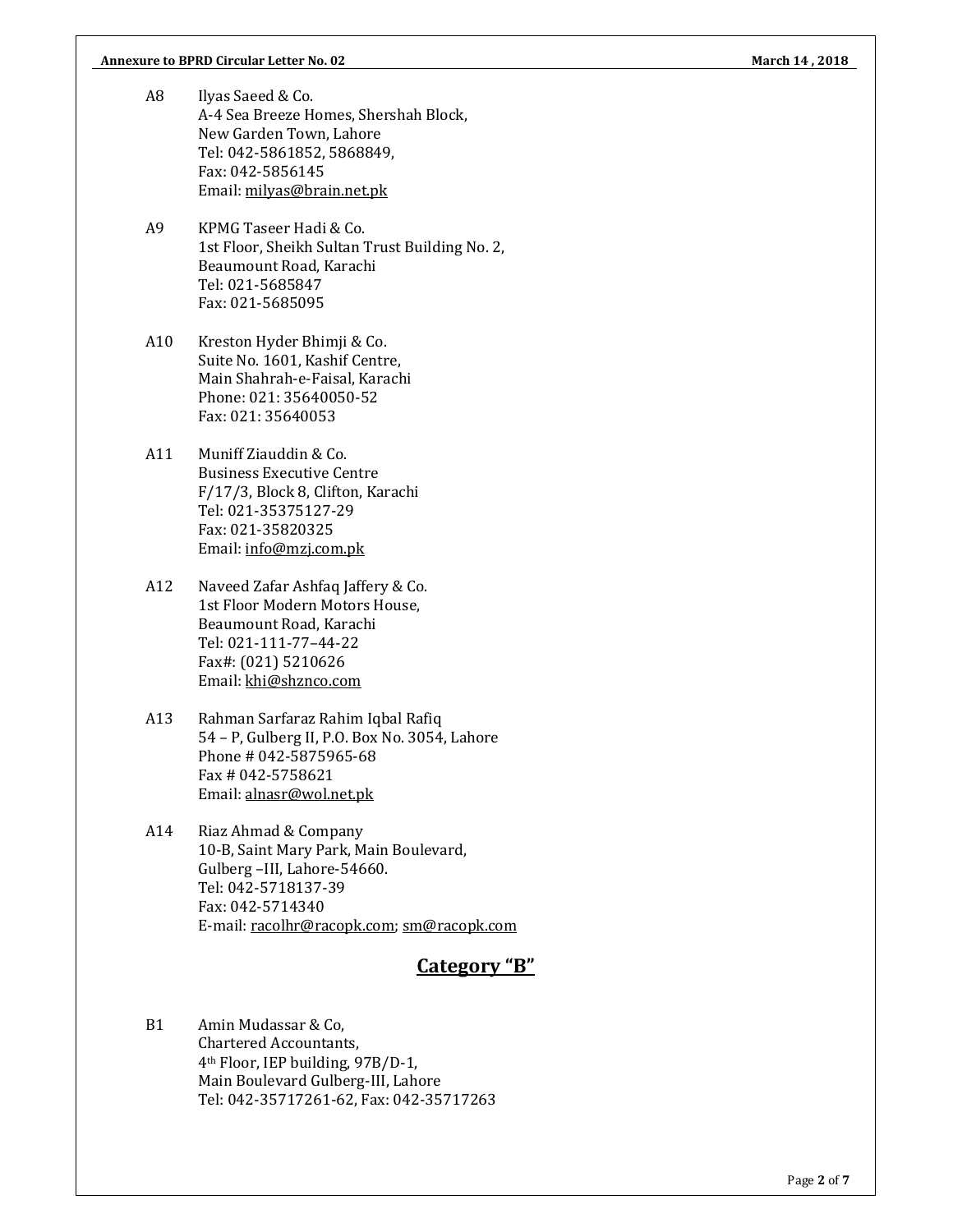- B2 Reanda Haroon Zakaria & Co. M1-M4, Mezzanine Floor, Progressive Plaza, Plot No.5-CL-10, Civil Lines Quarter, Beaumont Road, Near Dawood Centre, Karachi. Tel: 021-35674741-4 Fax: 021-35674745 E-mail: info@hzco.com.pk Web: www.hzco.com.pk
- B3 HLB Ijaz Tabussum & Co. 303-Sawan Road, G-10/1, Islamabad Tel: 051-2102213–16 Fax: 051-2110272 Email: ia@hlbitc.com, admin@hlbitc.com; Web: www.ijaztabussum.com
- B4 IECnet S.K.S.S.S., Chartered Accountants Suite No. 209, Parsa Tower, Plot No 31-1-A, Block 6, PECHS, Main Sharea Faisal, Karachi Tel:3415-0811-3 Fax: 3415-0814 Email: info@IECnet.com.pk www.iecnet.com.pk
- B5 Mudassar Ehtisham & Co. Chartered Accountants, 50/2 Lawrence Road-Lahore Ph: 042-37500503-4 Fax: 042-37500506 Email:usman@mudassarehtisham.com www.mudassarehtisham.com
- B6 Mushtaq & Co. 407 Commerce Centre, Maulana Hasrat Mohani Road, Karachi Tel: 021- 2638521-4 Fax: 021-2639843
- B7 Nasir Javaid Maqsood Imran, 807, 8th Floor, Q.M. House, Plot No. 11/2, Ellander Road, Opp. Shaheen Complex, Off. I.I. Chundrigar Road, Karachi Tel: 021-32212382, 021 - 32212383, 021-32211516 Fax: 021- 32211515 E-mail: consult1@cyber.net.pk; khi@njmi.net Website: www.njmi.net
- B8 Parker Randall –A.J.S., Chartered Accountants. 6C, ST Plaza, 2nd floor, Kohinoor Town, College Road, Faisalabad, Pakistan Tel: 021-32621703-04 Fax: 021-32621701 Email: khi@parkerrandallajs.pk Web: www.parkerrandall.ajs.pk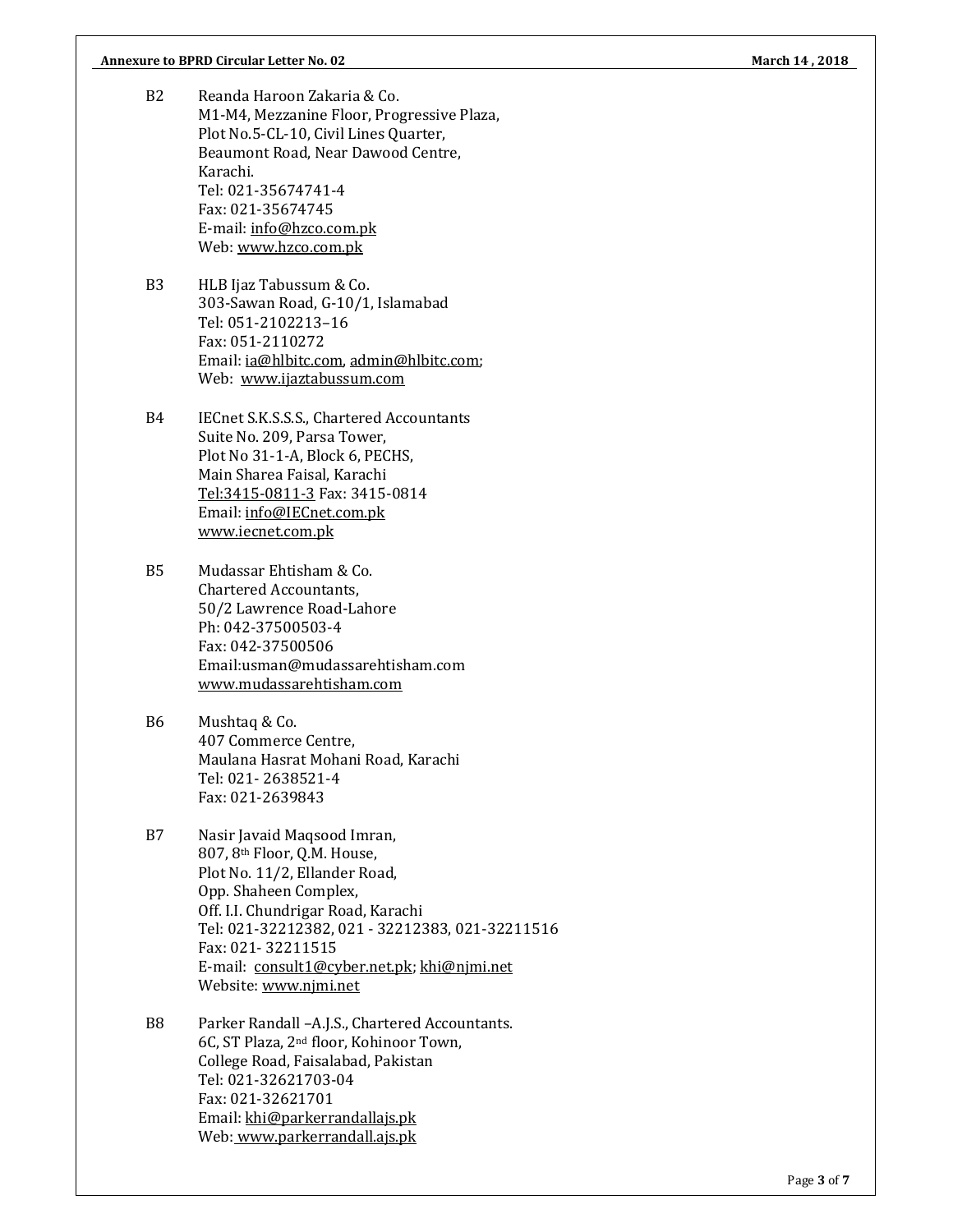#### **Annexure to BPRD Circular Letter No. 02 March 14 , 2018**

- B9 PKF F.R.A.N.T.S., Chartered Accountants 16-II, 'N' Lane, Commercial Avenue, Phase IV, D.H.A, Karachi Phone: +92 (021) 35315175; +92 (021) 35315275 Fax: +92 (021) 35315276 E-mail: karachi@pkf.com.pk Website: www.pkf.com.pk
- B10 Riaz Ahmad, Saqib, Gohar & Co. 5 Nasim, C.H.S. Major Nazir Bhatti Road, Off Shaheed-e-Millat Road, Karachi Tel: 021-4945427- 4946112, 4931736 Fax: 021-4932629
- B11 RSM Avais Hyder Liaquat Nauman Chartered Accountants, 407, Progressive Plaza, Beaumont Road, Karachi Telephone: (92-21) 565 5975-6, Fax :( 92-21) 565 5977 E-mail: office.khi@ahln.com.pk, lzca@khi.wol.net.pk
- B12 ShineWing Hameed Chaudhri & Co., Chartered Accountants, H.M. House, 7 Bank Square, Lahore Tel: 042-37235084-87; Fax: 042-37235083 Email: lhr@hccpk.com Website: www.hccpk.com
- B13 Suriya Nauman Rehan & Co Chartered Accountants, No. 02, Street # 2, F-7/3 Islamabad Tel: 051-2610931, Fax: 0512610954 Email: nauman\_73@yahoo.com
- B14 Tariq Abdul Ghani Maqbool & Co. 173-W, Block-2, P.E.C.H.S, Karachi Phone: +92 21 34322582-3; +92 21-34322606-7 Fax: +92 21 34522492 E-mail: info@tagglobalservices.com Website: www.tagglobalservices.com
- B15 UHY-Hassan Naeem & Co. 193-A, Shah Jamal, Lahore Phone: +92 (42) 37599938; +92 (42) 37599948; +92 (42) 37599640 Fax: +92 (42) 37599740 E-mail: info@uhy-hnco.com Website: www.uhy-hnco.com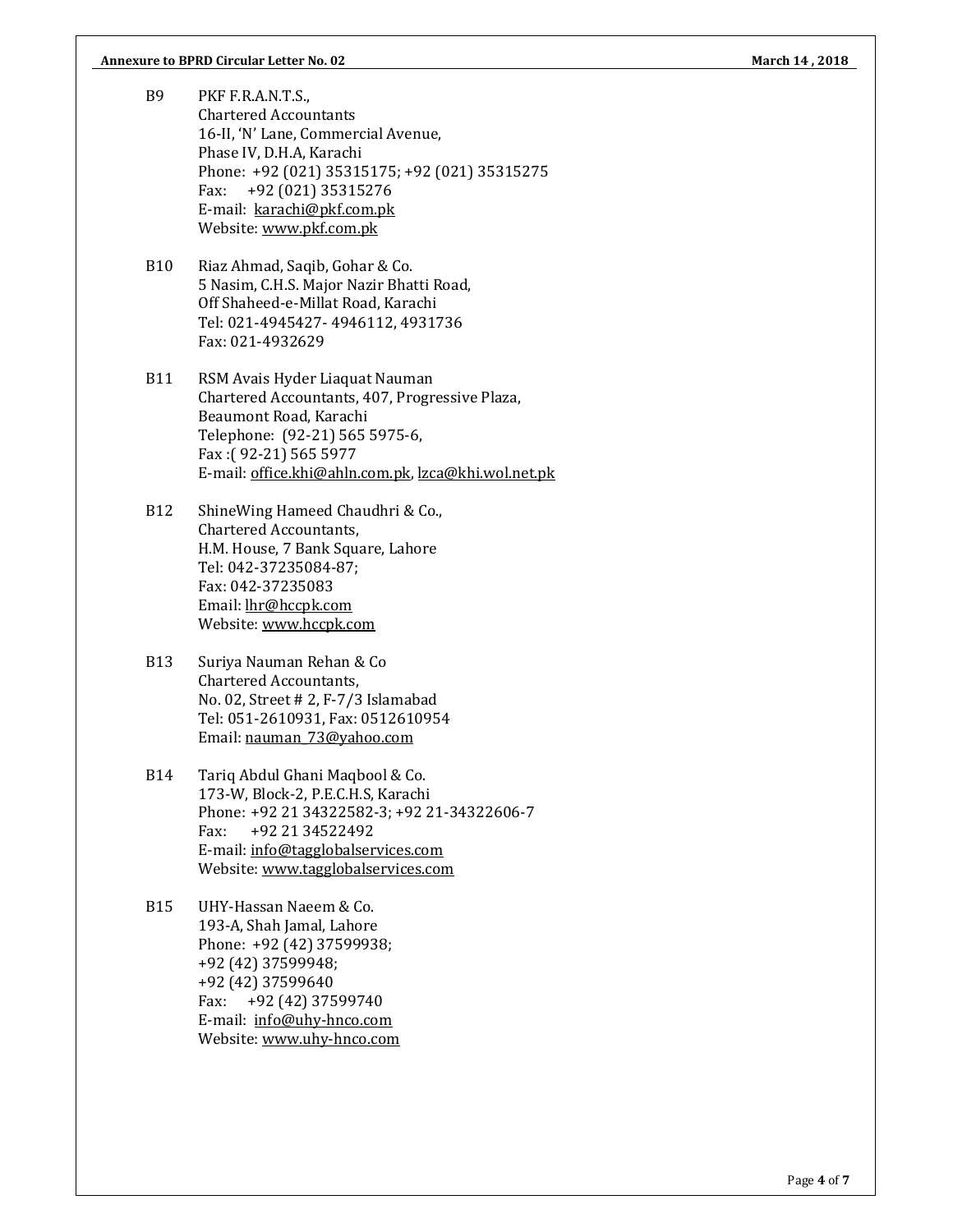B16 Zahid Jamil & Co. 1st floor, Al-Jamil, 7-Madina Town Ext, Kohinoor Chowk off. Jaranwala road, Faisalabad Telephone: (+92 41) 8725065-68 Fax: (+92 41) 8725070 E-mail: info@zahidjamilco.com Website: www.zahidjamilco.com

# **Category "C"**

- C1 Fazal Mahmood & Co. 147 – Shadman -I, Lahore Tel: 042- 37426771-3 Fax: 042-37426774 E-mail: info@fmc.com.pk; fazalm@brain.net.pk Website: www.fmc.com.pk
- C2 Feroze Sharif Tariq & Co.  $4-N/4$ , Block – 6, P.E.C.H.S., Karachi ,75400 Phone: +92 (021) 34522734; 92 (021) 34540891 Fax: +92 (021) 34540891 E-mail: fstc.ca@gmail.com
- C3 H.A.M.D & Co. Chartered Accountants 302 Land Mark Plaza, Mohammed Bin Qasim Road, Off I.I Chundrigar Road, Karachi Tel: 021-32630651 & 37099840 Fax: 021-35872521 E-mail: dawson5152@gmail.com; hamd.co.ca@gmail.com
- C4 Ibrahim Sh. & Co. 259-260 Panorama Centre, Fatima Jinnah Road, Saddar, Karachi Tel: 021-5210577-5673529 Fax: 021-5676591
- C5 Junaidy Shoaib Asad Chartered Accountants 1/6-P, Block – 6, PECHS Mohtarma Laeeq Begum Road, Off Shahra-e-Faisal. Karachi. Phone: 021-34371910-3 Fax: 021-34371916 Email: info@jsa.com.pk www.jsa.com.pk
- C6 H.Y.K & Co, Chartered Accountants, SKP House, 321- Upper Mall, Lahore Phone: 042- 111-772-000 Fax: 042- 35789182 www.kabanico.com.pk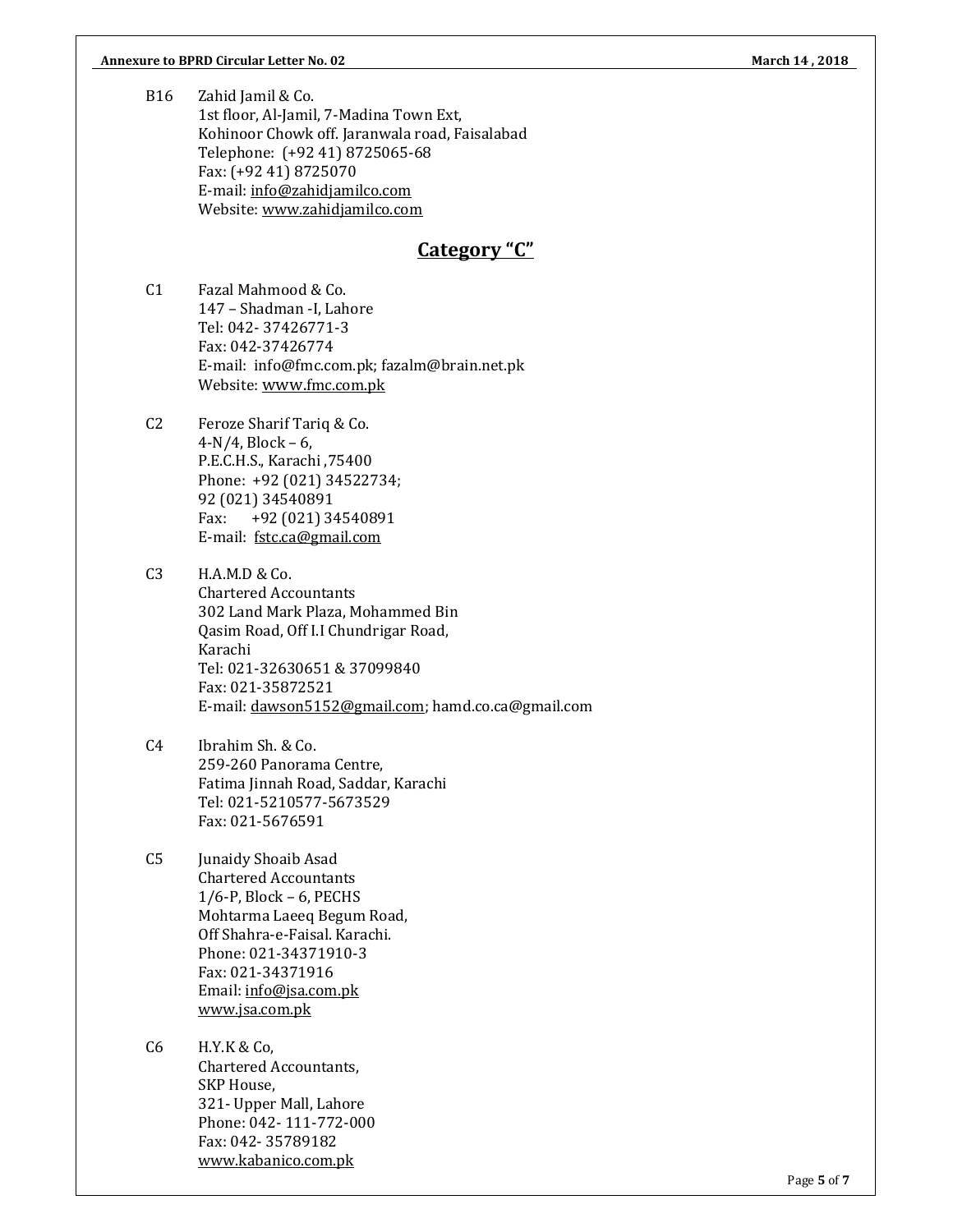- C7 Khalid Majid Rehman & Co., Chartered Accountants, 3rd FLOOR, Al Malik Centre.70, West, G-7/F7, Jinnah Avenue, Islamabad. Phone: 051-2821504-05, 2821533-34 Fax: 051 2270227 Email: info@kmr.com.pk; kmhrisb@comsats.net.pk Web: www.kmr.com.pk
- C8 M. Masood & Co 112-B/1, Block E/1, Gulberg III, Lahore Phone: 042-35712554, 042-35712557-8
- C<sub>9</sub> Oavi & C<sub>o</sub>. Suites: 717 & 718, Caesars Tower, Shahra-e-Faisal, Karachi Telephone: (+92 21) 32791966-8 Fax :( +92 21) 32791969 E-mail: qaviandco@cyber.net.pk
- C10 Rafaqat Mansha Mohsin Dossani Masoom & Co. Suite 113, 3rd Floor, Hafeez Centre, A/34, KCHS, Block 7  $\&$  8, Shahrah-e-Faisal, Karachi Tel: 021- 4392361-62, 4396247; Fax: 021-4396247 E-mail: dossani@mmdk.com.pk URL: http://www.mmdk.com.pk
- C11 SARWARS, Chartered Accountants, Off: 12 & 14, 2nd Floor, Lahore Centre, 77-D Main Boulevard, Gulberg-III, Lahore Tel # 042-35782920, Fax # 042-35773825, Email: sarwars@sawarsca.com; sarwars.sca@gmail.com
- C12 S. M. Suhail & Co. Chartered Accountants, Suite No. 1001-1014, 10th Floor, Uni Centre, I.I. Chundrigar Road, Karachi Tel: 021-32414057, 32414163, 32414419 Fax: 021-32416288. Email: sms@smsco.pk, www.smsco.pk
- C13 Uzair Hammad Faisal & Co., Chartered Accountants, 37- Main Gulberg, Lahore. Tel: 042 35877470, 042-35879310

\*\*\*\*\*\*\*\*\*\*\*\*\*\*\*\*\*\*\*